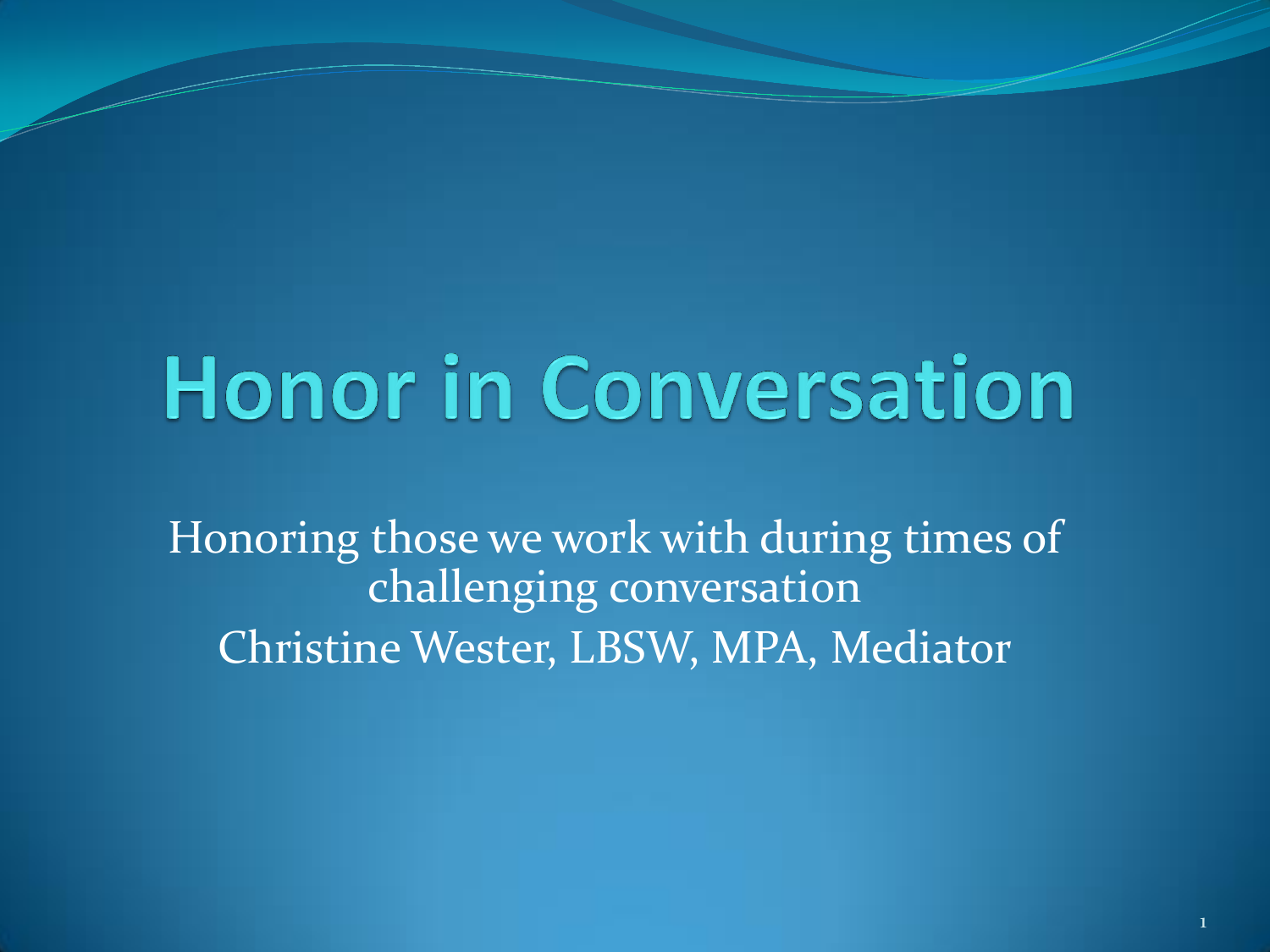## HONORING THOSE WE WORK WITH

No Matter What the Topic of Conversation Is:

- Positive Communication can support a respectful and safe environment for collaboration and expressions of different opinions during conversation.
- An environment of mutual respect and teamwork can serve as a great support for a number of conversations.
- We all feel honored when we are acknowledged and responded to during conversations.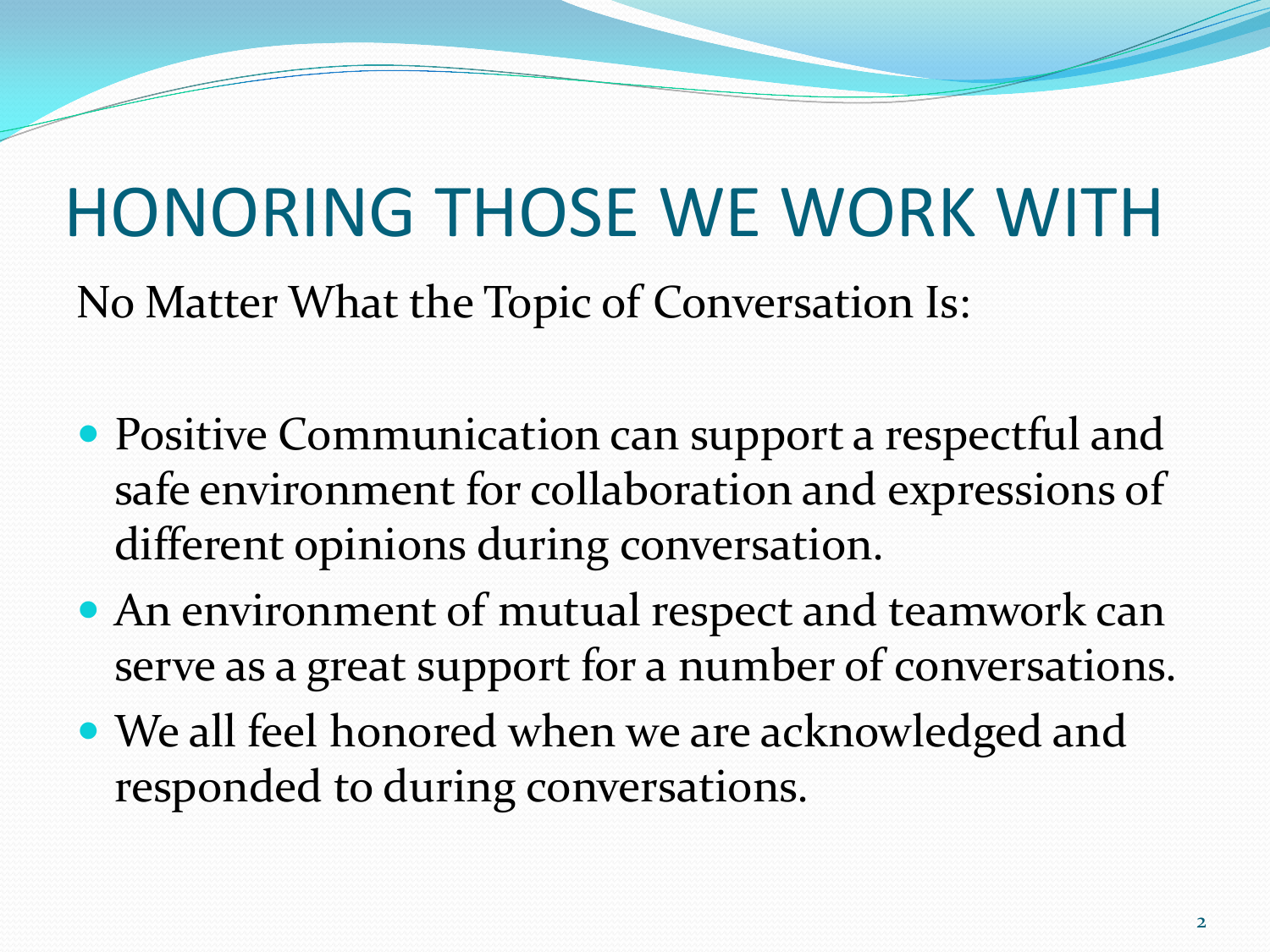Positive Comfortable Conversations can:

- Foster an environment for creativity;
- Create an opportunity for increased understanding;
- Provide different perspectives and possibilities;
- Assist us all in feeling validated;
- Unify and strengthen relationships.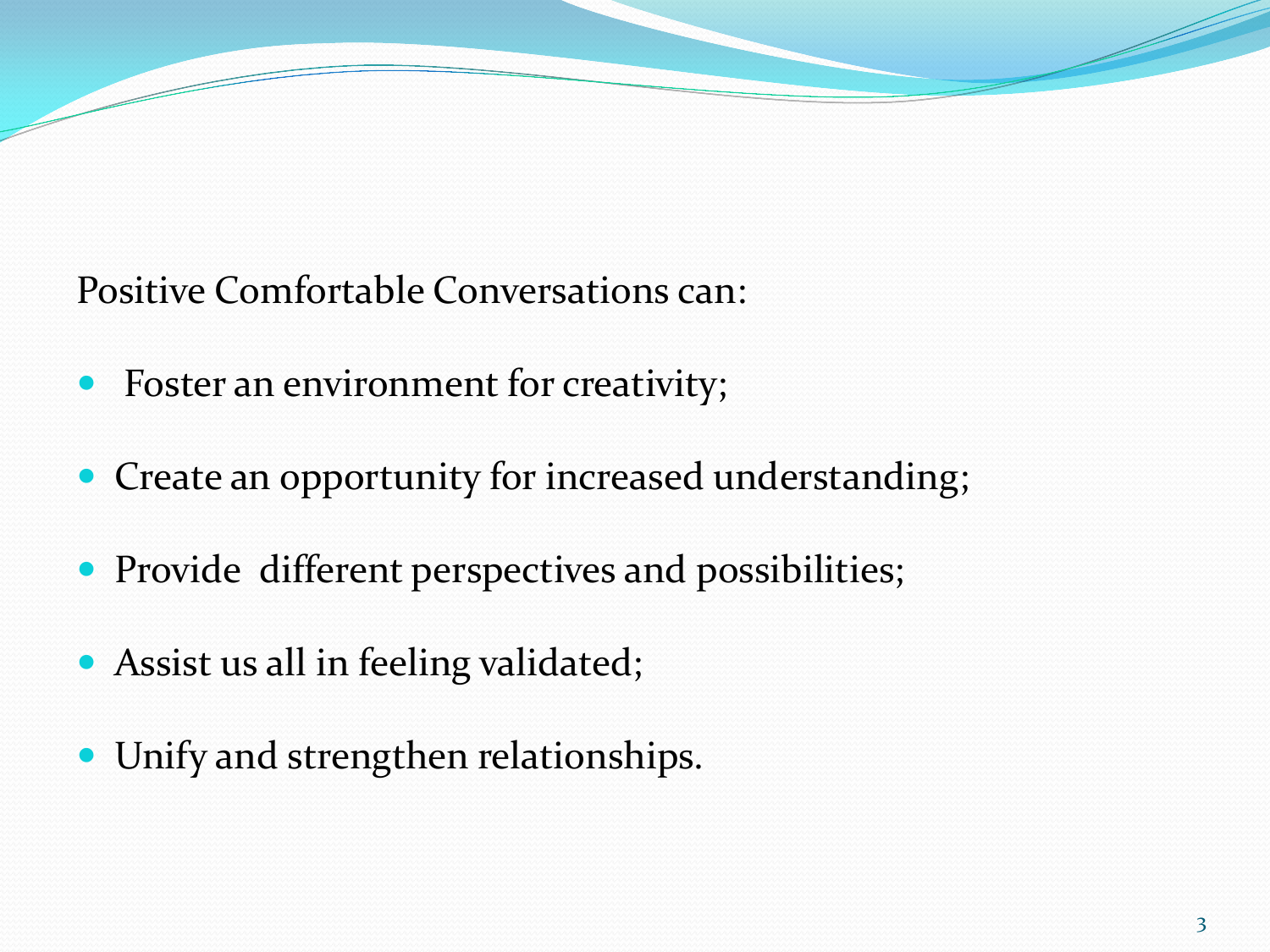Challenging conversation has the potential to:

- Reduce creativity;
- Reduce understanding;
- Limit perspectives and possibilities;
- Promote lack of validation/hurt feelings;
- Divide and weaken relationships.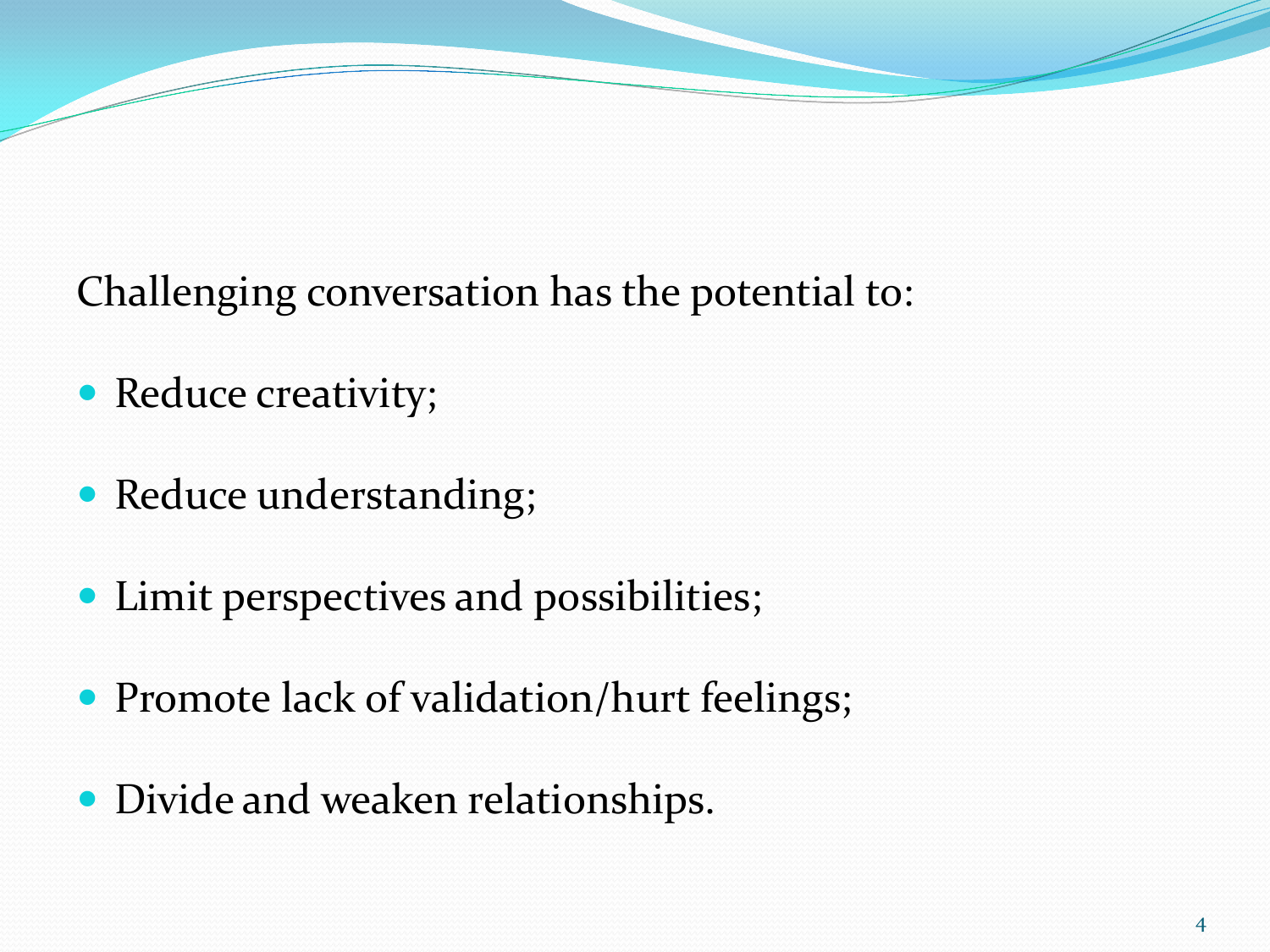Challenging Conversation potentially can:

- Foster an environment for creativity;
- Create an opportunity for increased understanding;
- Provide for different perspectives and possibilities;
- Assist us all in feeling we have been heard;
- Unify and strengthen relationships.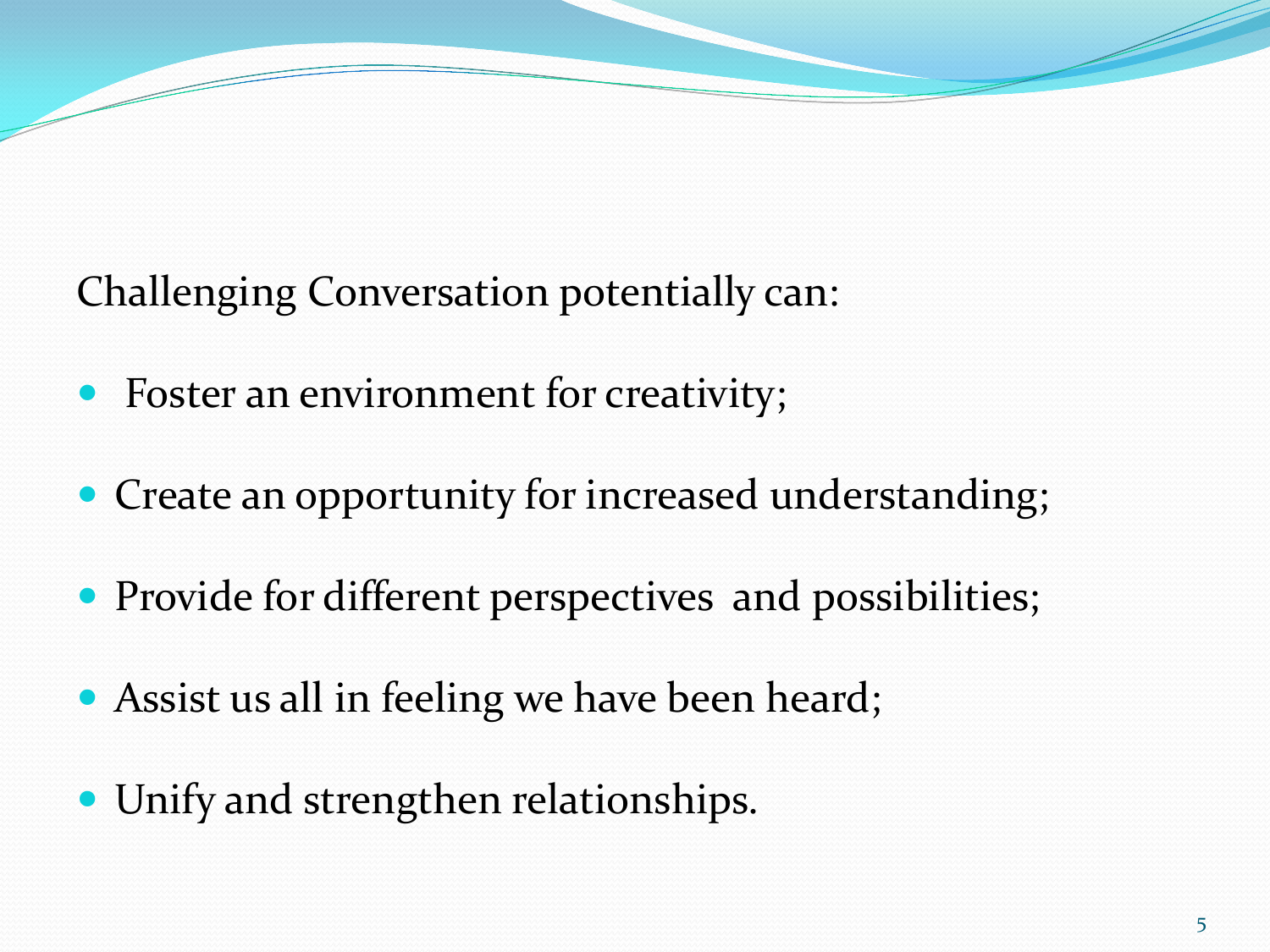- Why are they considered "challenging" conversations?
	- **Is the issue,** 
		- Challenging to our comfort level,
		- **Challenging to our values/judgments,**
		- Challenging to our belief system.
	- **Does the issue,** 
		- **Challenge our ability to be creative,**
		- **Challenge our ability to be responsive**
		- Challenge our ability to be open.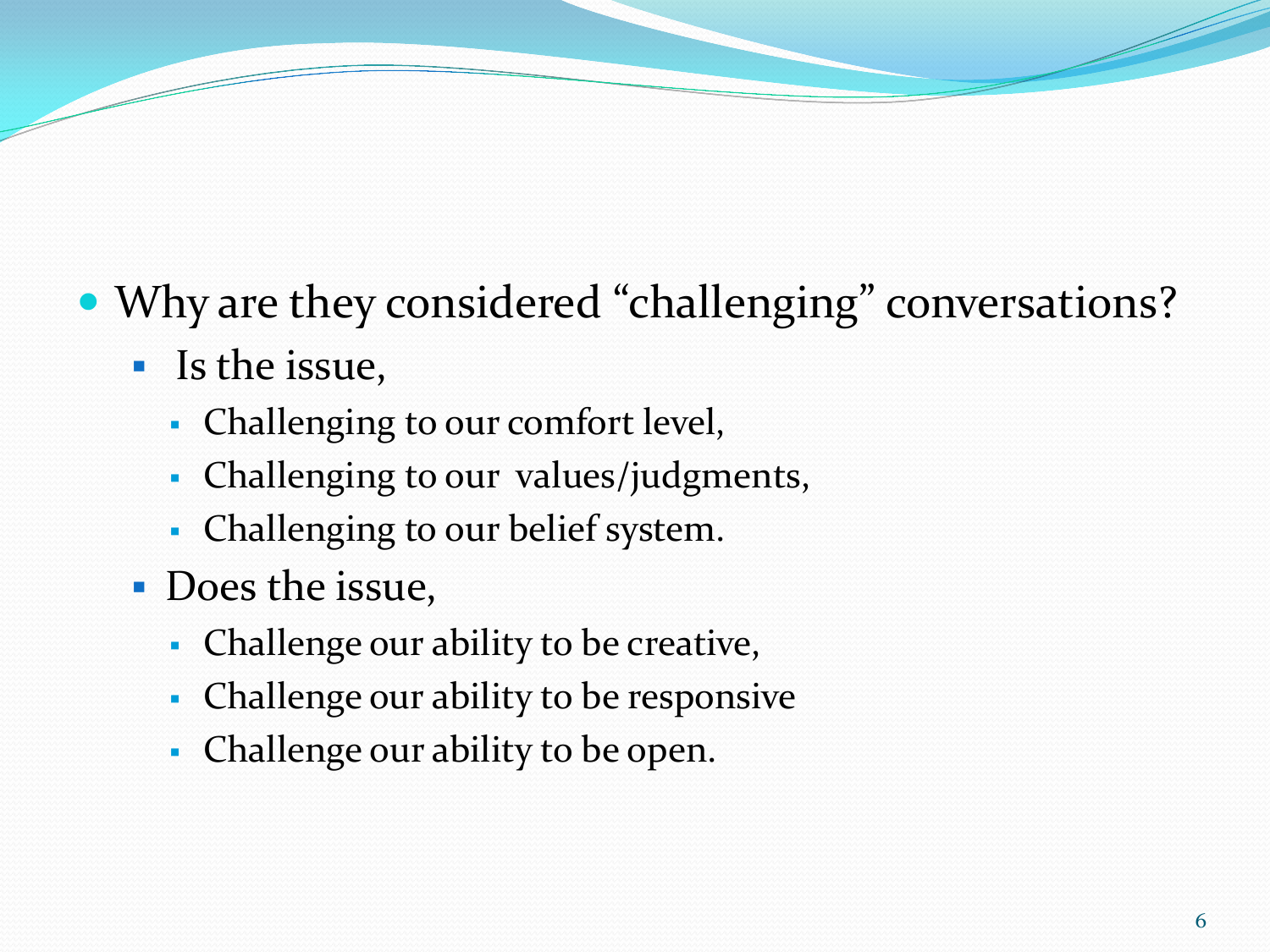If an issue is important to an individual, think about how our role can work to support self-advocacy.

Are you up for the challenge?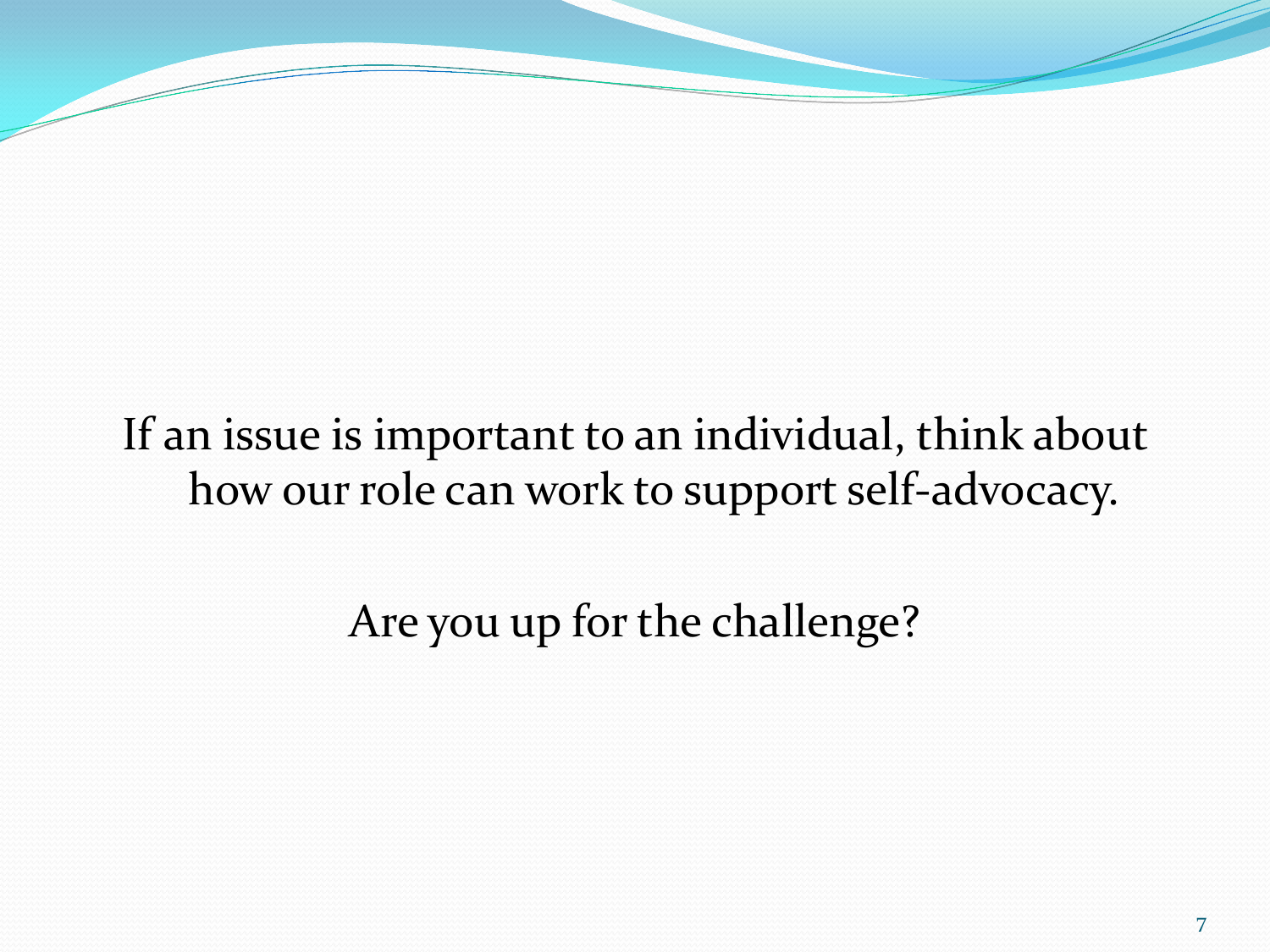# FEAR NOT!!!

When working with Interdisciplinary Teams, what happens when the topic turns to………….

- SEX
- DRINKING
- SMOKING
- DATING
- DRIVING
- REFUSAL OF MEDICATIONS
- **REFUSAL OF MEDICAL TREATMENT**
- REFUSAL OF ASPIRATION SUPPORTS
- EMPLOYMENT ISSUES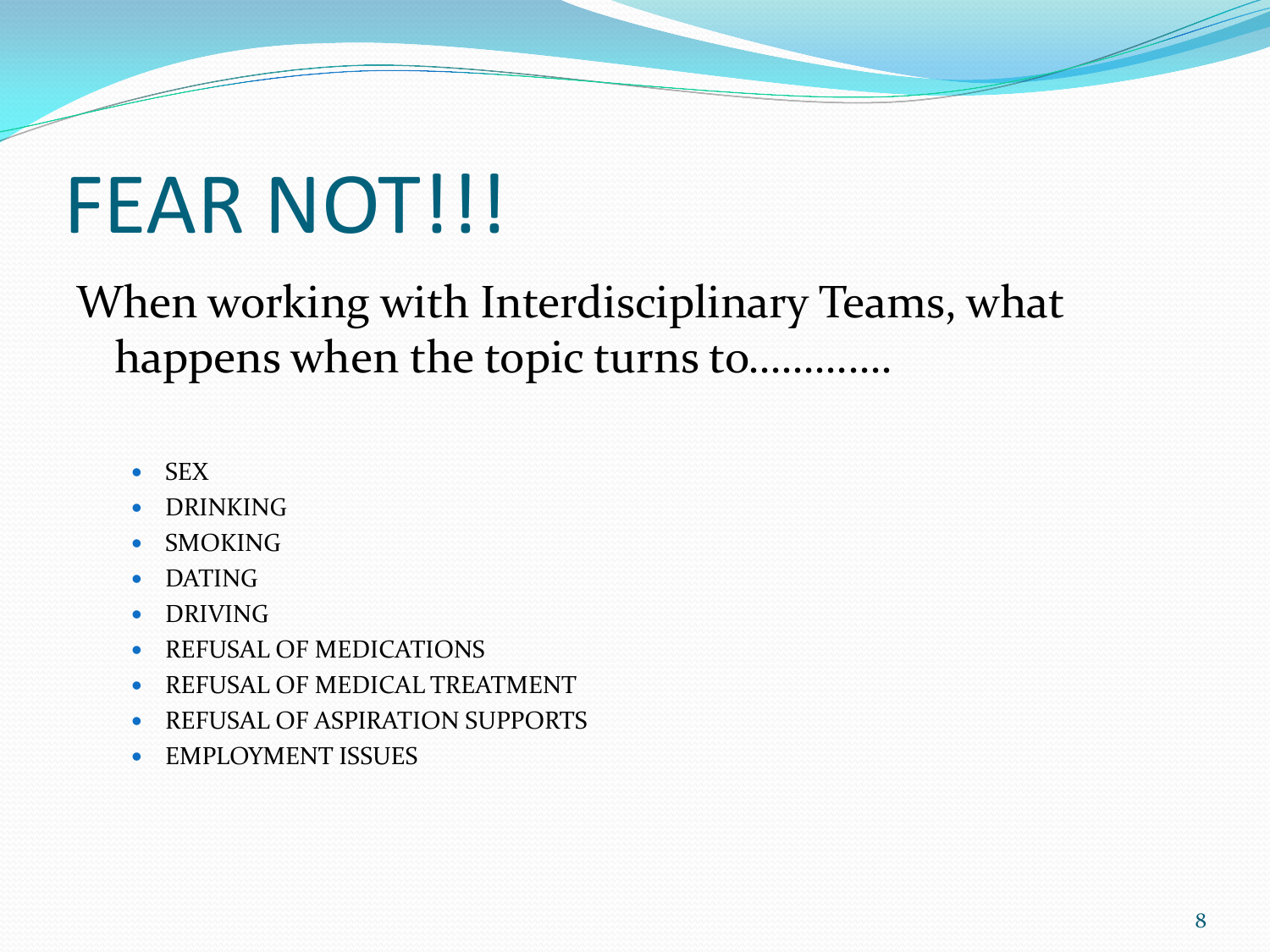• Some Reasons why challenging conversations are uncomfortable:

Fear:

- Something bad could happen!
- The conversation could expose differences of opinions to and that may lead to conflict!
- We are uncomfortable!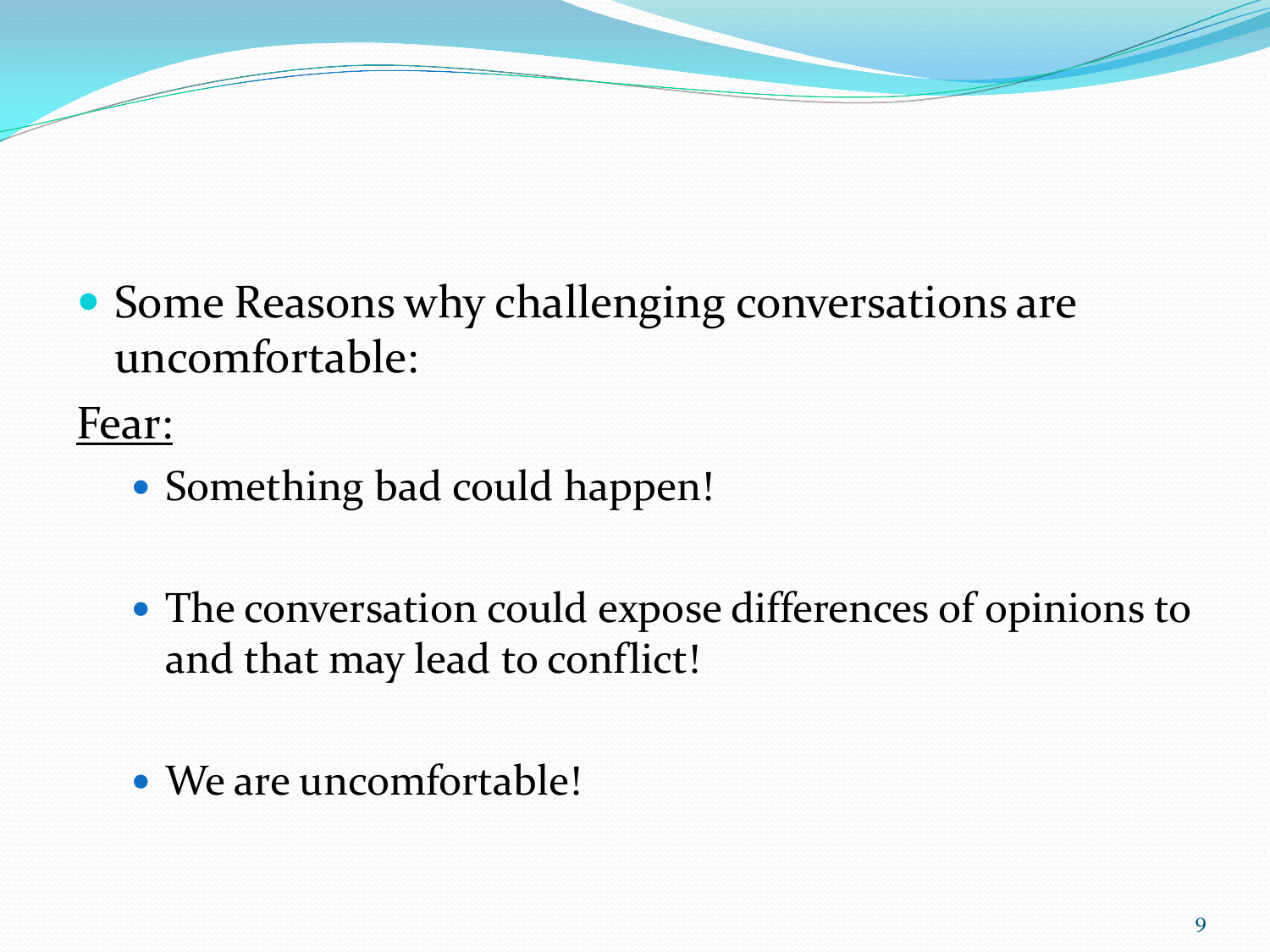### • Team Dynamics:

• Rocking the Boat or "I'm not going to bring it up!"

### • Personality clashes:

- Passive-one way, yes person, "whatever"- "The Agreeable"
- Aggressive-bully, bossy, abrupt, NO- "The Bulldozer"
- Assertive-certain, confident, flexible, teamwork, plan and document- "The Team Player"
- Relationships might be challenged/Taking things personally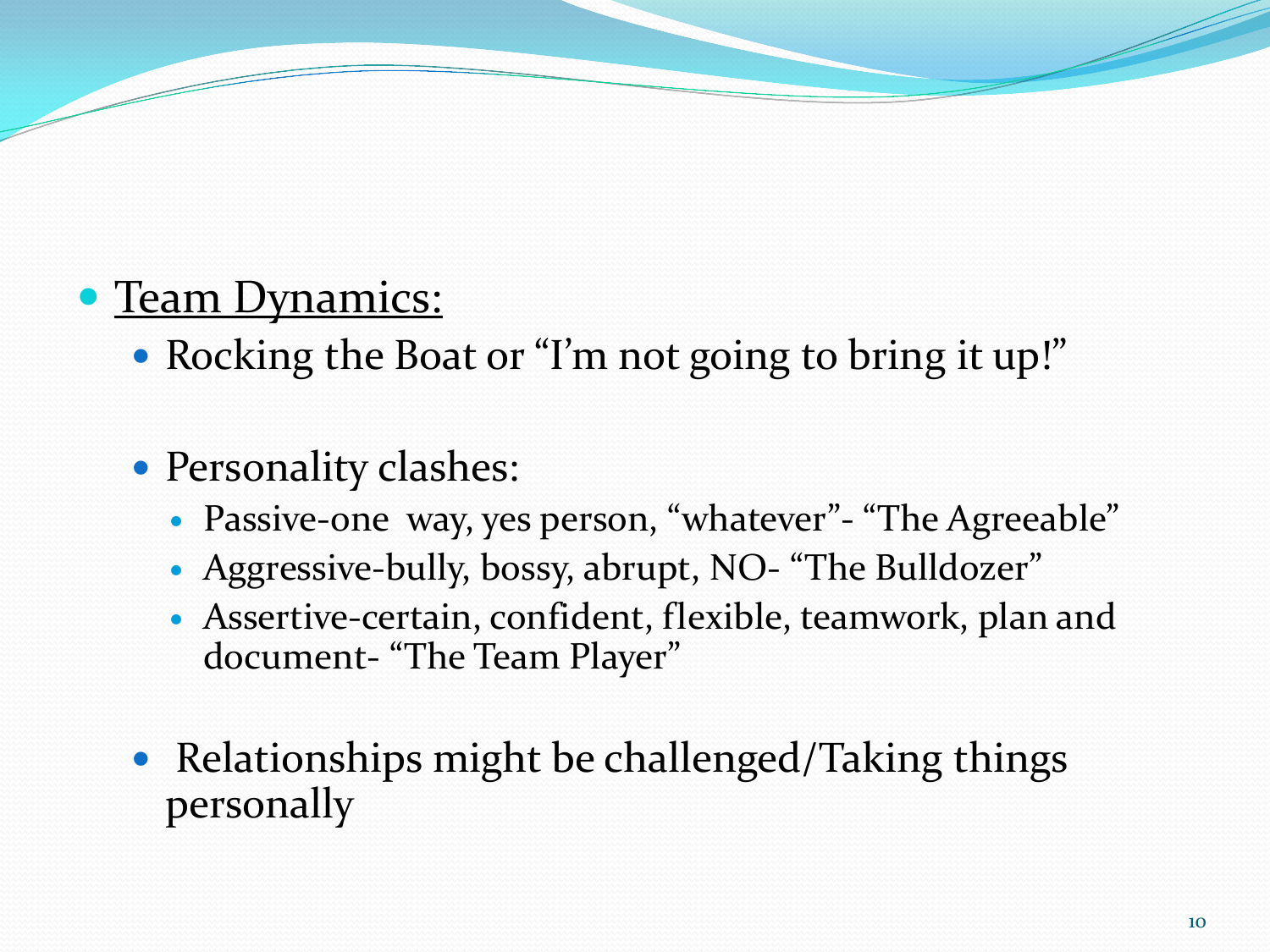- Laws, Standards, Regulations, Licensure, and Administrative Oversight:
	- Some things are non-negotiable and that can make a conversation challenging.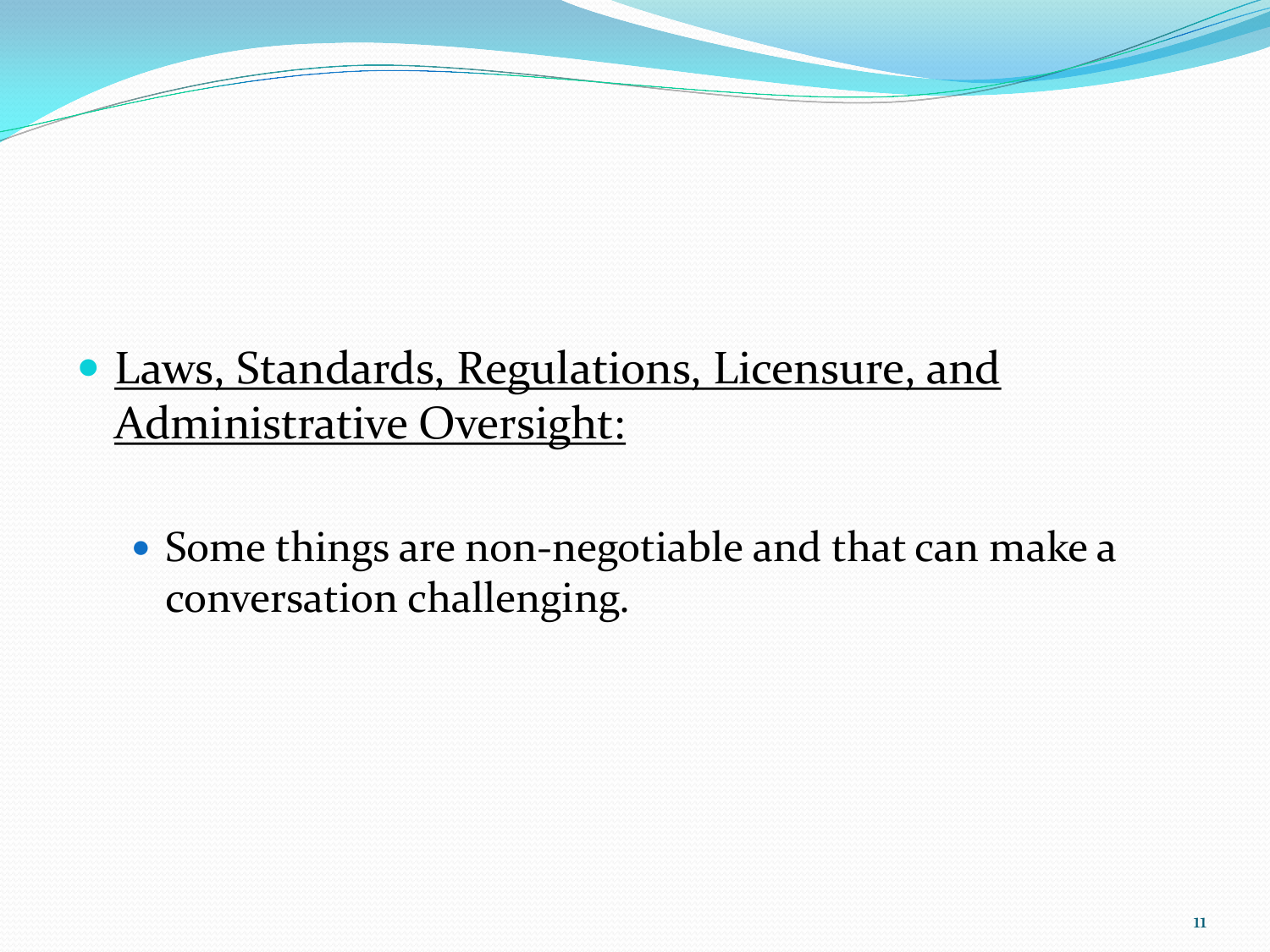### • Helpful Hints:

- Overcoming Fear:
	- Set the Tone for the Conversation:
		- Safe Environment, Ground Rules, Respect, Honor and Acknowledgement
	- Be Clear about the Issue
	- Be Clear about the Fear
	- Information Exchange/Ask for clarity
	- Options and Research
	- To Do List (Responsibilities)
	- Follow up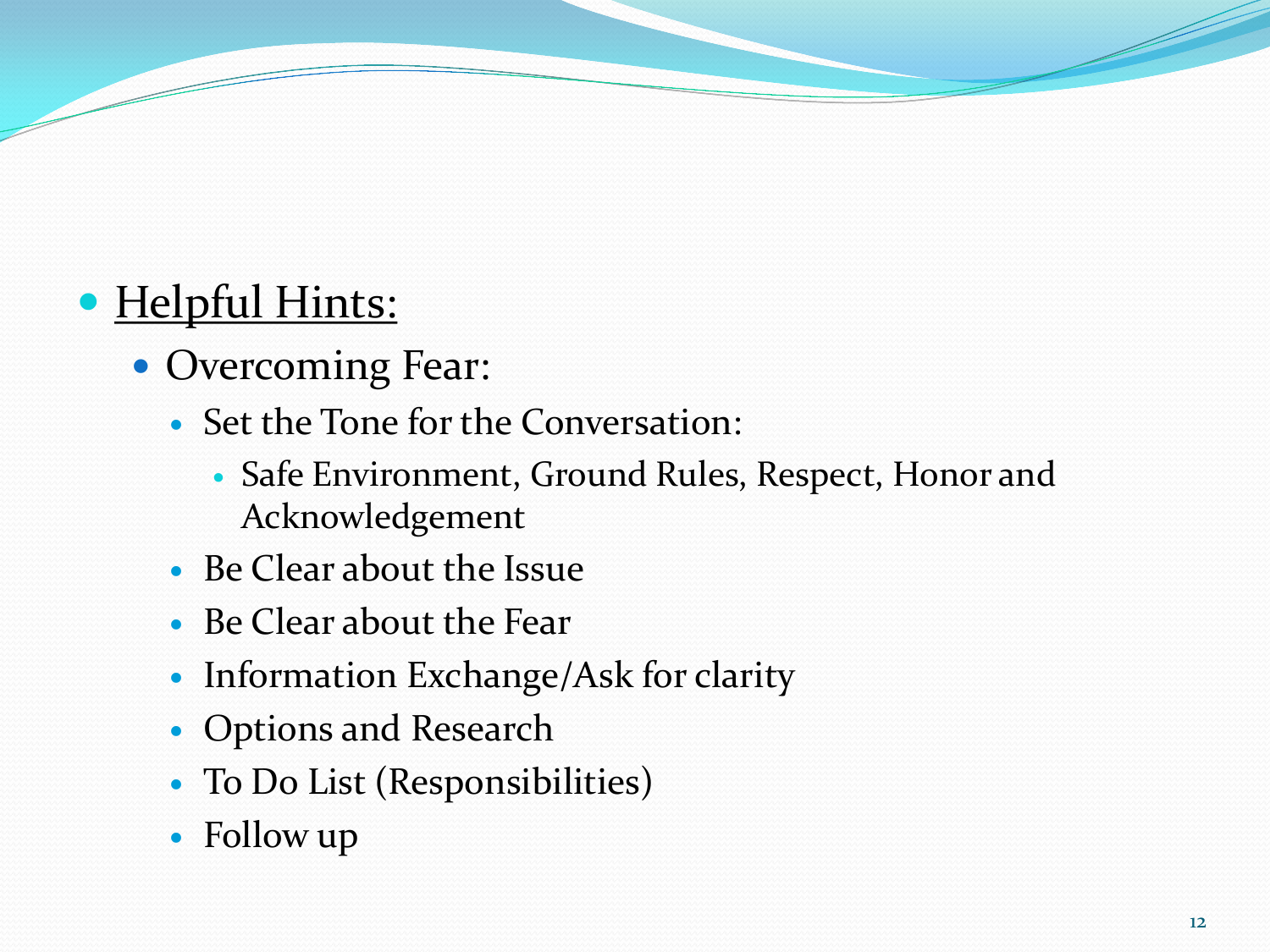### • Helpful Hints:

- Team Dynamics:
	- Consider we are honoring the Individual as they express desires/wishes- Person Centered Planning
		- Assist the person in taking charge of his/her own life
		- Transparency
	- Encourage Team support and collaboration
	- Re-focus on strengthening relationships among team members
	- Re-focus on your relationship with the Individual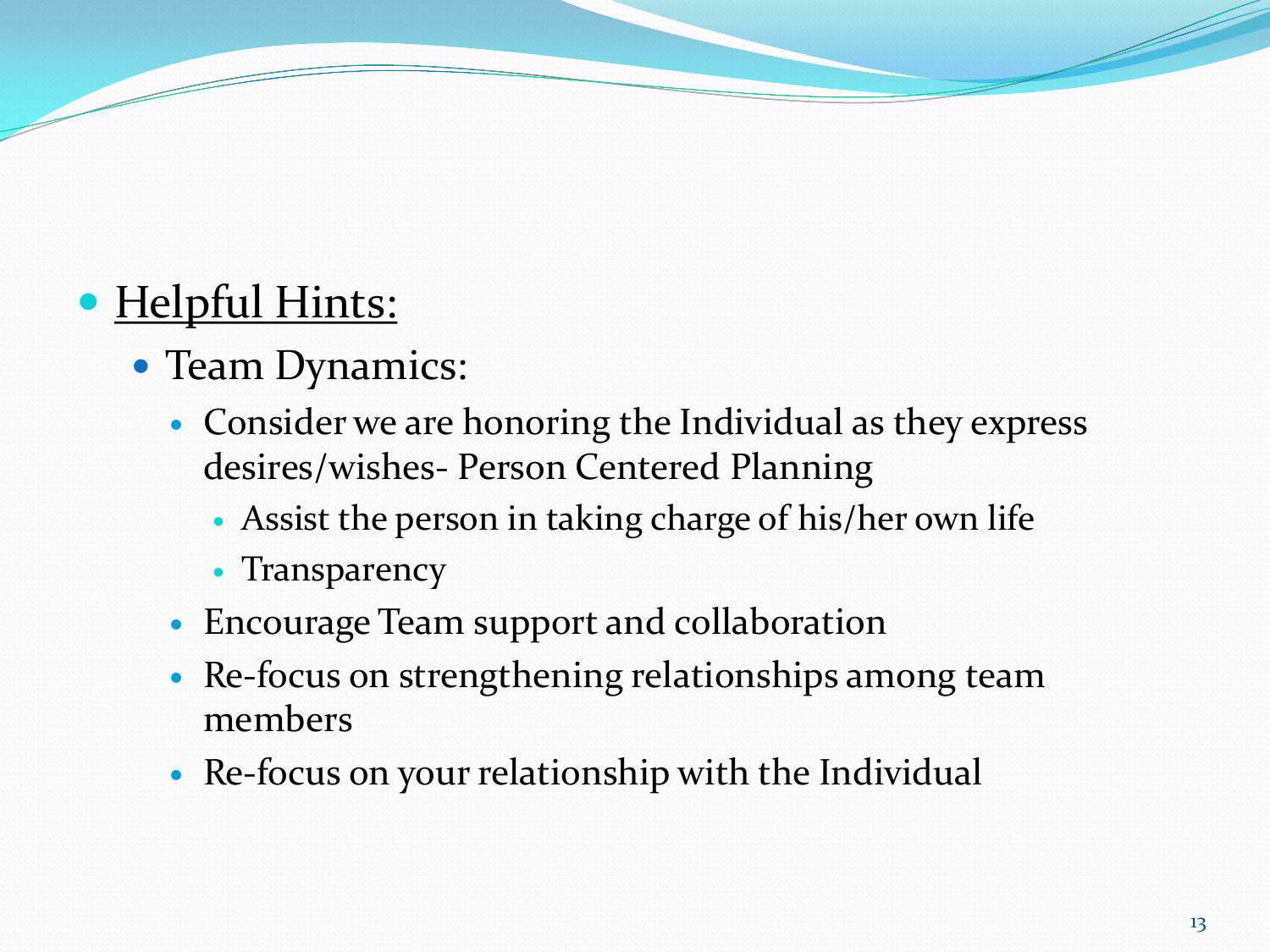### · Helpful Hints:

- Laws, Standards, Regulations, Licensure and Administrative Oversight:
	- Always helpful to have a working knowledge of these parameters for further support.
	- Use them as a guide for conversation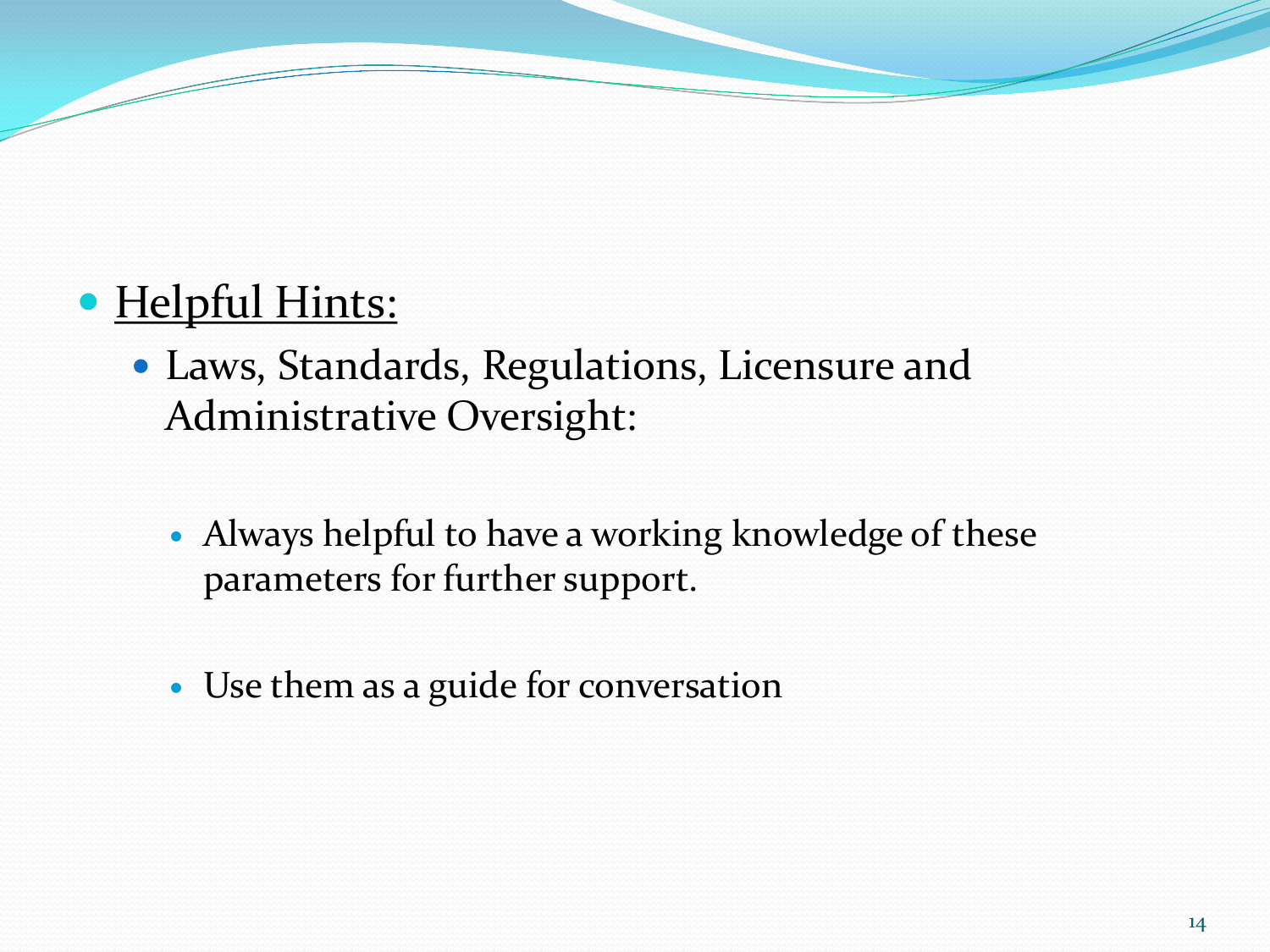## ARE YOU A POSITIVE ROLE MODEL?

#### We need to be…….

- In charge of our emotions, our role and expertise in conversations;
- Assured that we are the team member to provide the support or to seek the best person to provide the support during the conversation;
- Open to the perspectives of others;
- Able to share knowledge, information and gather additional information if needed;
- Prepared to have the conversation;
- The one to encourage positive communication.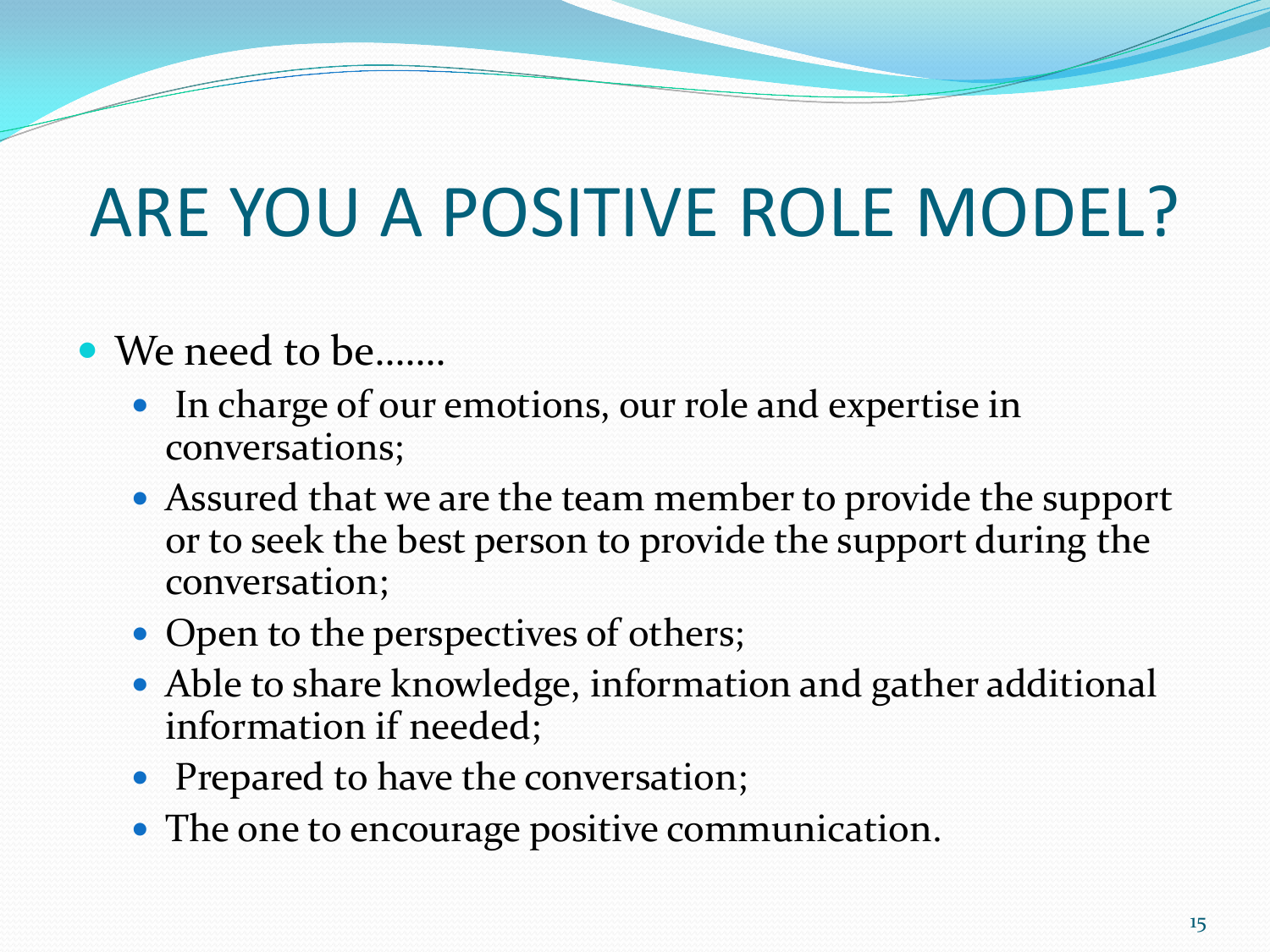- **Preparing for a Challenging Conversation** 
	- Know the purpose of the conversation,
	- Schedule a meeting,
	- Bring information, records, documentation relevant to the topic,
	- Present information related to an individual's learning style (visual aids, augmentative devices),
	- Consider ideas to present: The pros and cons of taking action on recommendation, partial action, or no action,
	- Consider additional support (ie, DOH, Continuum of Care, other medical professionals),
	- Prepare and Document your efforts with the conversation. (Note, for some if it is not documented, it didn't happen)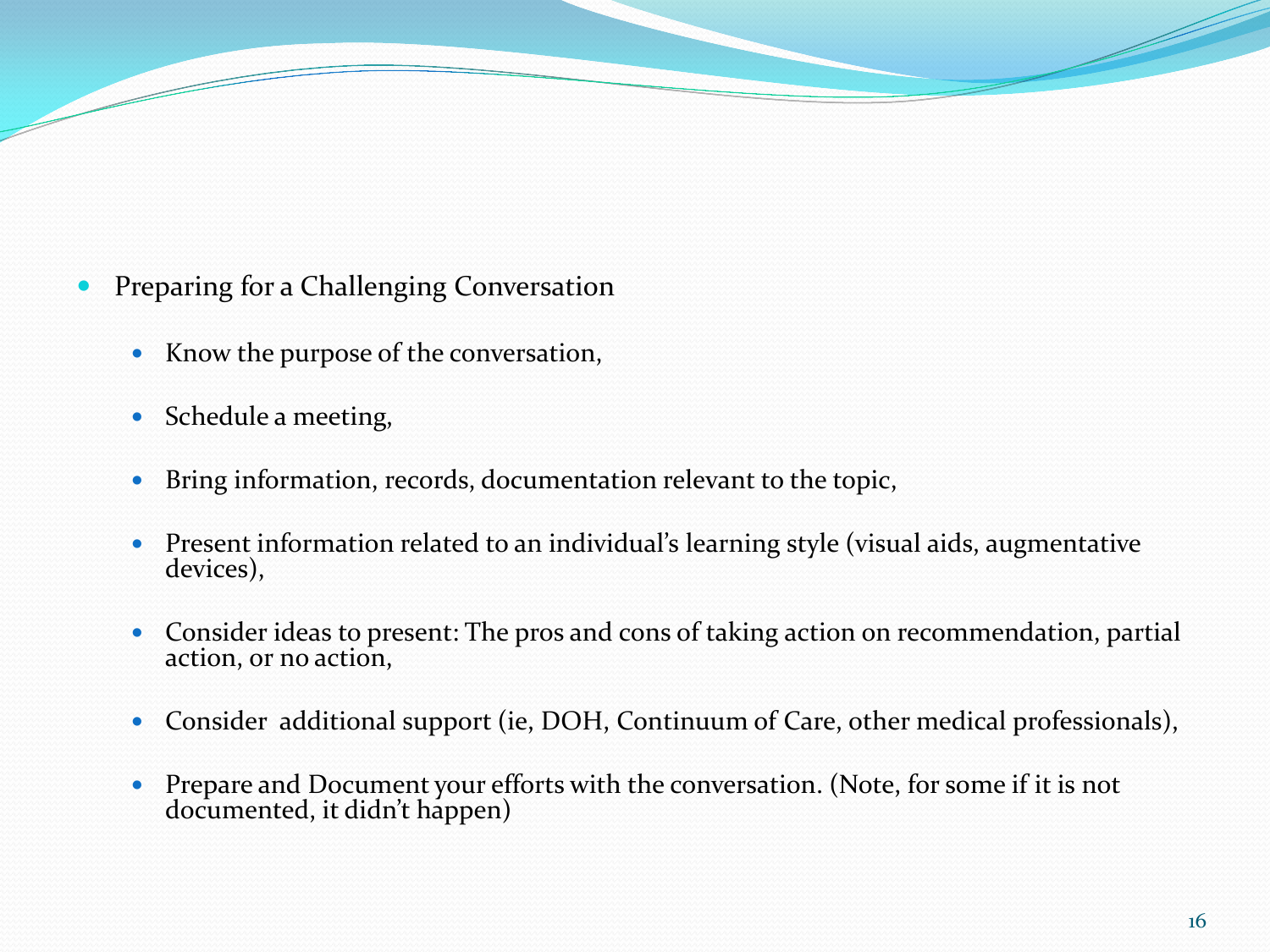# Have the Conversation

- Clarify the role of various Team Members and responsibilities;
- Understand who is legally authorized to make decisions;
- Remain open minded to endorse a variety of solutions to best support the situation;
- Assist individual to advocate for themselves;
- Research resources/information to support the conversation
- Share your perspective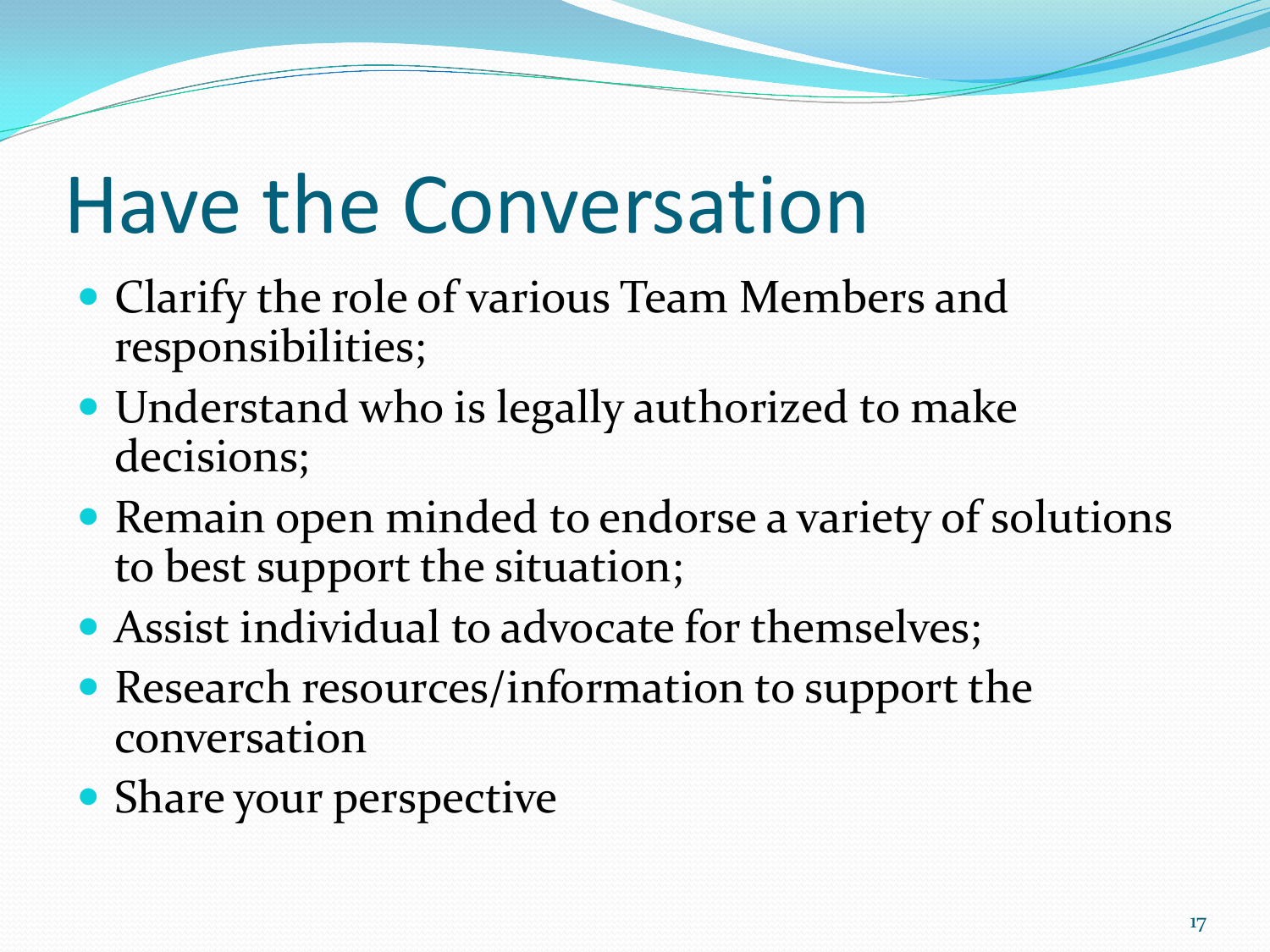#### • Document the conversation:

- Materials (ie…visual aids, articles, meeting minutes) may assist with the conversation;
- Preparation to be clear on points to make;
- Team Consultation Form (non-medical)
- Team Justification Form (medical)
- Meeting Minutes (who, what, when, where, how and Plan B)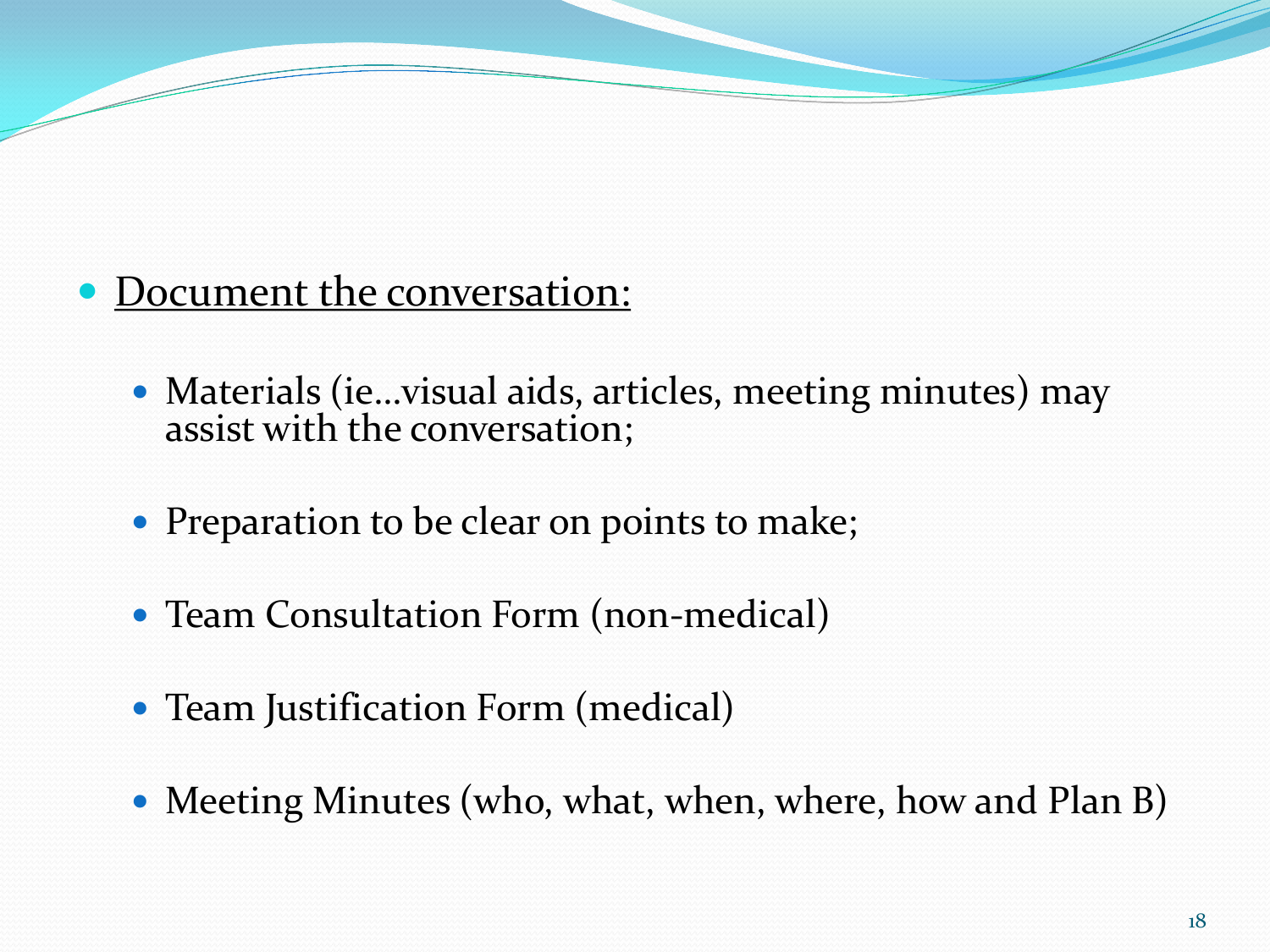# Points to Remember:

- Positive Communication can support all perspectives and minimize challenges;
- Conversation starts the information exchange- "How can I help?";
- Treat others with respect and integrity can go a long way;
- Prepare to provide the best support;
- Documentation supports the conversation.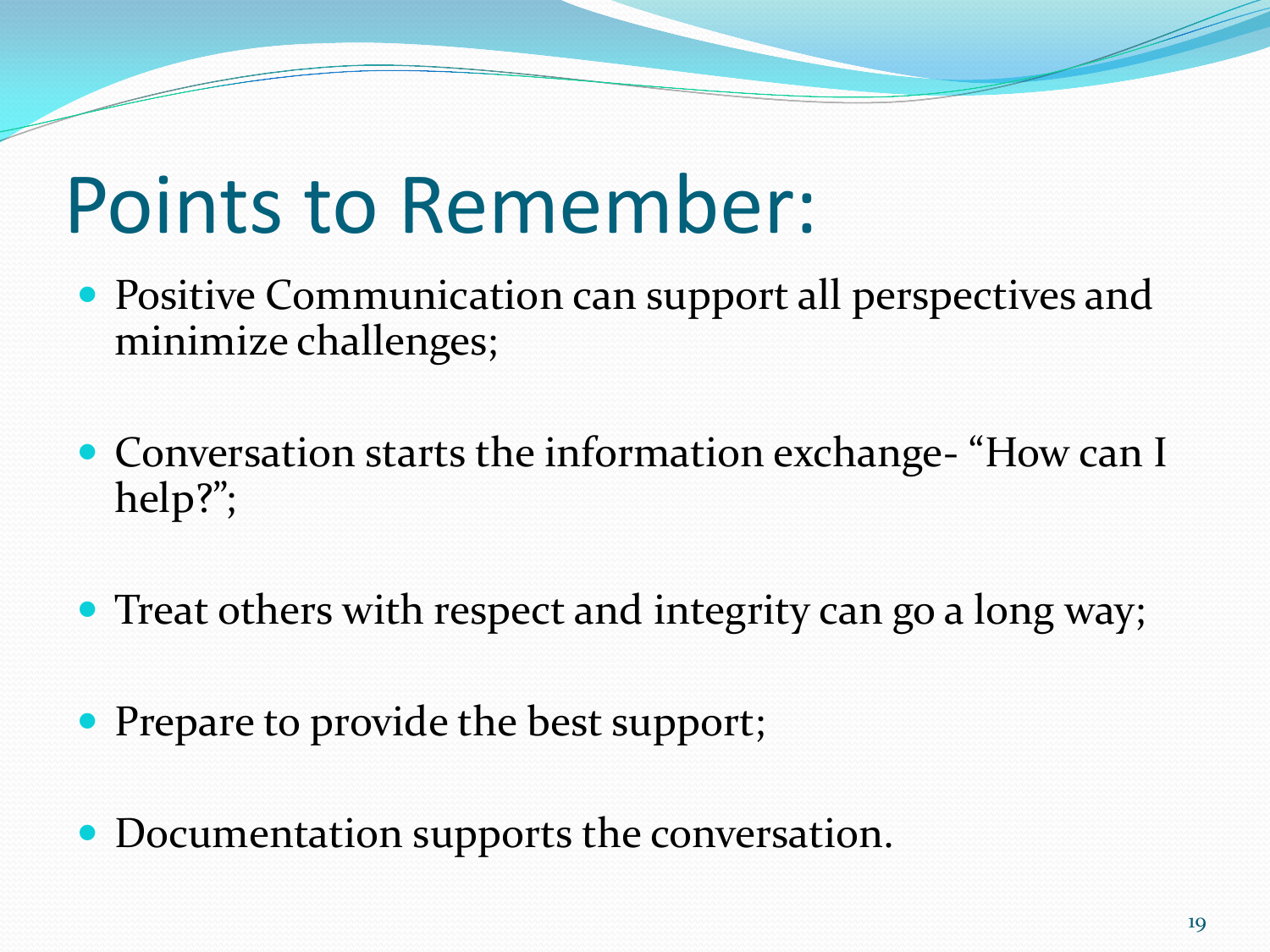## Resources

- DDSD Training Unit "Promoting Effective Teamwork" www.trainnewmexic0.com
	- Northeast: Theresa Tomashot, Taos, NM 575-758-5934
	- Northwest: Michelle Groblebe, Farmington, NM 505-326-2265
	- Metro: Juan Carlos Martinez, Albuquerque, NM 505-841-5504
	- Southeast: Cindy Hoefs, Roswell, NM 505-624-6100
	- Southwest: Amy Fox, Las Cruces, NM 575-528-5198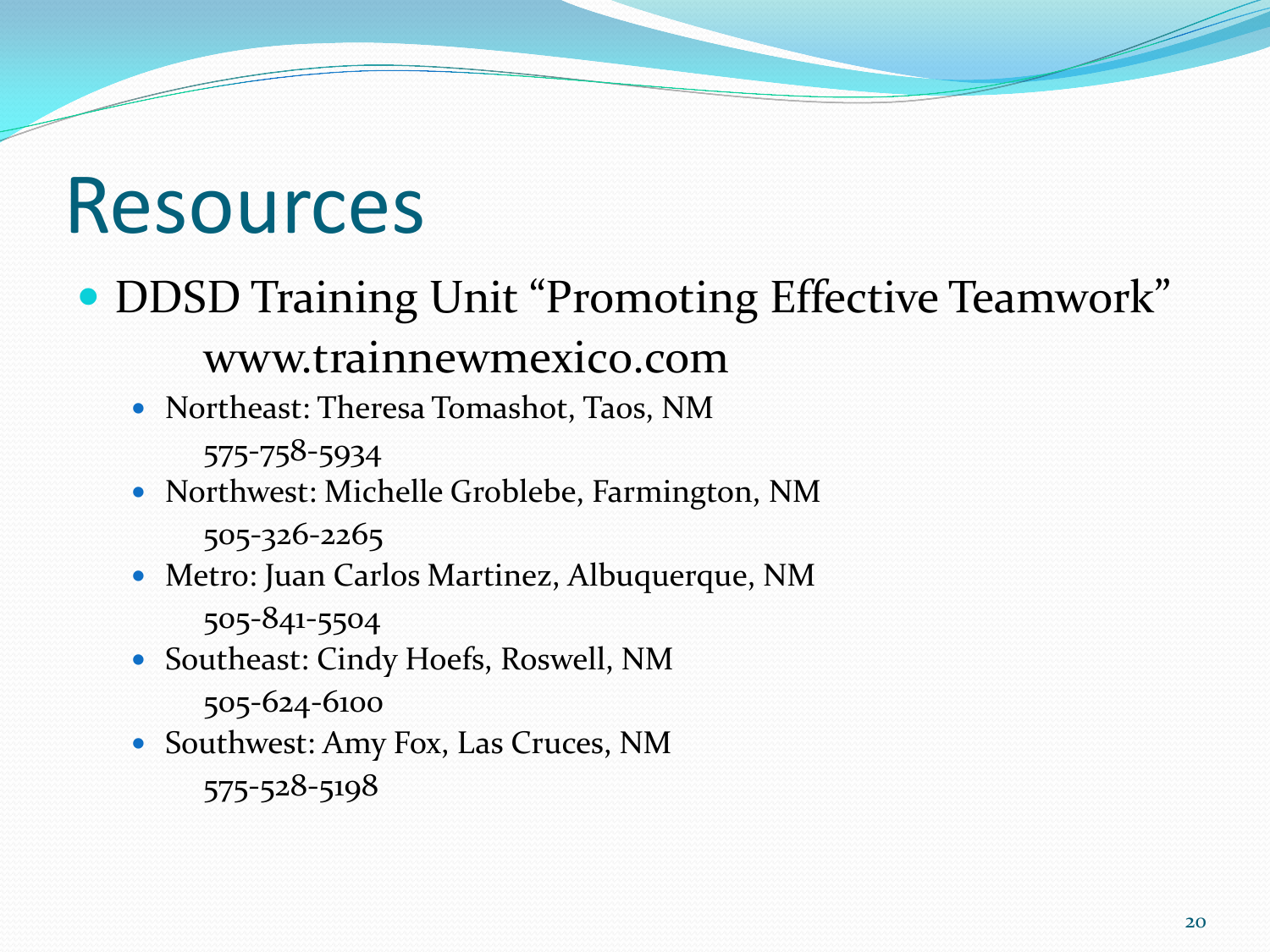- DDSD/Clinical Services Division
	- Betsy Finley 505-841-2907
- UNM Continuum of Care 505-925-2530
- DDSD/Individual Assistance and Advocacy Unit (Mediation/DRP)
	- Christine Wester 505-841-5529